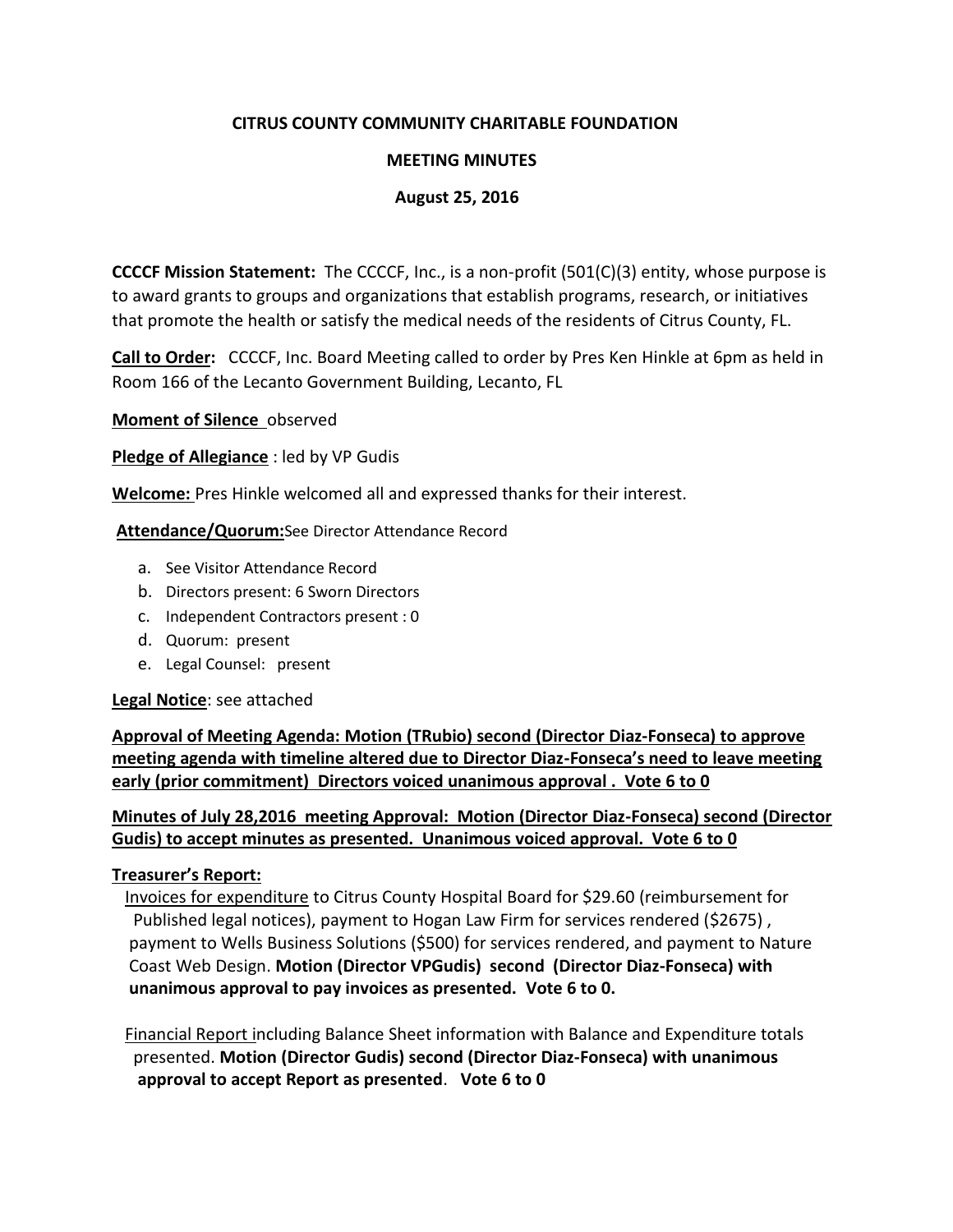Other: Sec/Trea / Director Ressler distributed Draft Budget as working tool. Budget to be discussed and approved at the September meeting **note:** Director Diaz-Fonseca left the meeting at this time.

**Public Comment**: (3 minutes for an individual; 5 minutes for organization/group representation)

Centers: Gene McGee and Tim Cowart: representatives for the Centers, Inc. Gentlemen introduced the Centers, Inc. initiative to apply and receive a \$1.2M grant for the purpose of adding beds to the Centers, for individuals under the Baker Act. This grant is a 1:1 match; \$600,000 is needed by Sept 10, 2016. Pres Hinkle and VP Hinkle thanked them for the presentation and all Directors recognized the need for such available health care beds in Citrus. However, both gentlemen shared aspects of the CCCCF, Inc. Grants Program which does not afford any grant distribution and/or support for any program/service/initiative at this time.

# **Unfinished / New Business**:

- 1- Website Review: no discussion presented
- 2- Notice to Representative Entities- Director Ressler and J Rey, Esq answered questions as letter sent since last meeting to all Directors. Responses are due to be submitted by September 30, 2016. All entity represented Directors are asked to submit from respective entity on entity letterhead expressing the appointed/selected/elected entity representative. Public Representative Directors will be determined at the General Election held on November 8, 2016 in Citrus County, FL.
- 3- Policies none presented for review
- 4- Speaker Presentation: Tim Hamilton, Senior VP and Chris Monte, Institutional Strategist from Regions Bank. Regions Bank is the CCCCF, Inc. banking institution. Gentlemen presented an overview of an Investment program. Handouts were provided as Mr. Monte discussed effective and key aspects to include in the CCCCF, Inc. RFP for Investments. Suggestions provided and included: development of CCCCF, Inc. guidelines for investment responsibilities, submission of such low yield programs with duration of such, Asset Allocation Analysis for past 25 years, and Asset Allocation Analysis for Capital Market Assumptions. Also, the need to develop and maintain an Investment Policy, Spending Policy, Conflict of Interest Policy, Gift Acceptance Policy, and Document Retention Policy.

 Varied discussion between gentlemen and Board members , with questions presented and answers offered. No Board action taken since this was a presentation of key elements to obtain in upcoming RFP to secure an Investment Company for CCCCF, Inc.